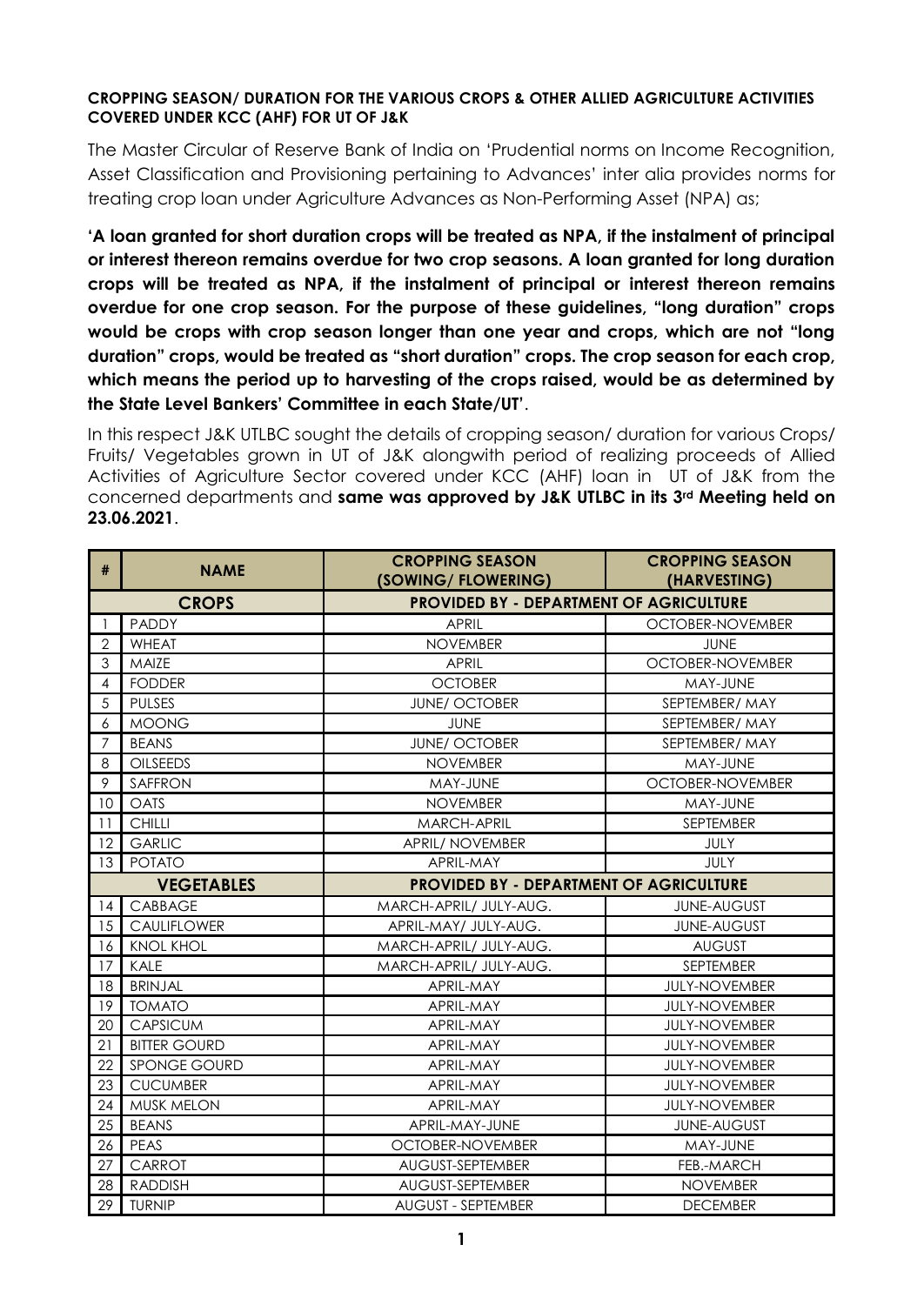| $\#$          | <b>NAME</b>          | <b>CROPPING SEASON</b><br>(SOWING/FLOWERING)    | <b>CROPPING SEASON</b><br>(HARVESTING) |  |
|---------------|----------------------|-------------------------------------------------|----------------------------------------|--|
| 30            | <b>SPINACH</b>       | MARCH/ JUNE                                     | APRIL - MAY/AUG                        |  |
| 31            | <b>METHI</b>         | SEPTEMBER/ NOVEMBER                             | APRIL - MAY                            |  |
| 32            | <b>ONION</b>         | AUG - SEPT/ FEB - MARCH                         | JULY                                   |  |
| 33            | <b>OKRA</b>          | APRIL - MAY                                     | <b>JUNE - AUGUST</b>                   |  |
| 34            | <b>BROCOLI</b>       | APRIL - MAY                                     | <b>JUNE - AUGUST</b>                   |  |
| 35            | <b>LETTUCE</b>       | <b>JULY - AUGUST</b>                            | <b>OCT-NOVEMBER</b>                    |  |
| <b>FRUITS</b> |                      | <b>PROVIDED BY - DEPARTMENT OF HORTICULTURE</b> |                                        |  |
| 36            | APPLE                | <b>MARCH</b>                                    | SEPT - OCTOBER                         |  |
| 37            | WALNUT               | <b>MARCH</b>                                    | SEPT - OCTOBER                         |  |
| 38            | <b>MANGO</b>         | <b>MARCH</b>                                    | <b>JULY - AUGUST</b>                   |  |
| 39            | KINNOW/MANDARIN      | <b>MARCH</b>                                    | DEC-JANUARY                            |  |
| 40            | LIME/LEMONS          | FEB - MARCH                                     | <b>JUNE - DECEMBER</b>                 |  |
| 41            | <b>SWEET ORANGES</b> | <b>MARCH</b>                                    | SEPT - JANUARY                         |  |
| 42            | PEAR                 | <b>MARCH</b>                                    | <b>JULY - AUGUST</b>                   |  |
| 43            | <b>BER</b>           | MARCH/JULY                                      | <b>JUNE/ NOVEMBER</b>                  |  |
| 44            | <b>APRICOT</b>       | <b>FEBRUARY</b>                                 | <b>JUNE - JULY</b>                     |  |
| 45            | PLUM                 | <b>MARCH</b>                                    | JUNE - JULY                            |  |
| 46            | <b>GUAVA</b>         | MARCH/AUGUST                                    | <b>JULY/ NOVEMBER</b>                  |  |
| 47            | <b>LITCHI</b>        | <b>MARCH</b>                                    | <b>JUNE - JULY</b>                     |  |
| 48            | <b>AONLA</b>         | <b>MARCH</b>                                    | NOV-DEC                                |  |
| 49            | <b>PEACH</b>         | <b>FEBRUARY</b>                                 | <b>MAY</b>                             |  |
| 50            | <b>PECAN NUT</b>     | <b>MARCH</b>                                    | <b>OCTOBER</b>                         |  |
| 51            | <b>GRAPES</b>        | <b>FEBRUARY</b>                                 | <b>JUNE</b>                            |  |
| 52            | <b>ANAR</b>          | <b>MARCH</b>                                    | JULY-SEPT                              |  |
| 53            | KIWI                 | <b>MARCH</b>                                    | AUG - SEPTEMBER                        |  |
| 54            | STRAWBERRY           | DEC-JANUARY/ MAY                                | FEB - MARCH/ JULY                      |  |
| 55            | <b>ALMOND</b>        | <b>FEBRUARY</b>                                 | JUNE - JULY                            |  |
| 56            | OLIVE                | <b>MARCH</b>                                    | SEPTEMBER                              |  |
| 57            | <b>DRAGON FRUIT</b>  | MARCH/APRIL                                     | <b>JULY/ AUGUST</b>                    |  |
| 58            | <b>HARAD</b>         | <b>MARCH</b>                                    | <b>NOVEMBER</b>                        |  |
| 59            | <b>JAMUN</b>         | <b>MARCH</b>                                    | JULY                                   |  |
| 60            | PAPAYA               | <b>MARCH</b>                                    | <b>JULY - SEPT</b>                     |  |

## **ACTIVITIES COVERED FOR FINANCING UNDER KCC (AHF) IN UT OF J&K:**

| #             | <b>ACTIVITIES COVERED FOR FINANCING BY</b><br><b>BANKS UNDER KCC (AH&amp;F)</b>                                                               | <b>PERIOD FOR REALIZING</b><br><b>PROCEEDS</b> | <b>DETAILS PROVIDED</b><br>BY    |  |
|---------------|-----------------------------------------------------------------------------------------------------------------------------------------------|------------------------------------------------|----------------------------------|--|
|               | WORKING CAPITAL REQUIRED FOR DAIRY<br>ANIMAL DURING DRY & EARLY LACTATION<br>PERIOD (3 MONTHS)                                                | FULL YEAR (12 MONTHS)                          | DEPARTMENT OF                    |  |
| $\mathcal{P}$ | WORKING CAPITAL REQUIRED FOR FEEDING<br>BROILER FOR ONE CYCLE OF 5-6 WEEKS                                                                    | FULL YEAR (12 MONTHS)                          | ANIMAL HUSBANDRY                 |  |
| 3             | FEEDING CONCENTRATE FEED @ 500 GMS / SHEEP<br>OR GOAT FOR 90 DAYS @ RS.25/KG OF FEED<br>(RS.1125 PER SHEEP/GOAT)                              | 03 MONTHS                                      | DEPARTMENT OF<br>SHEEP HUSBANDRY |  |
| Δ             | MEDICINES/VACCINES @ 50/SHEEP OR GOAT PER<br><b>YEAR</b>                                                                                      | <b>THROUGHOUT THE YEAR</b>                     | DEPARTMENT OF<br>SHEEP HUSBANDRY |  |
| 5             | FEEDING WHEAT BRAN TO THE NEWLY BORN<br>LAMB/KID FOR 3 MONTHS @ 100 GMS/LAMB OR<br>KID/DAY @ RS.25/KG OF WHEAT BRAN. (RS.225<br>PER LAMB/KID) | 03 MONTHS                                      | DEPARTMENT OF<br>SHEEP HUSBANDRY |  |